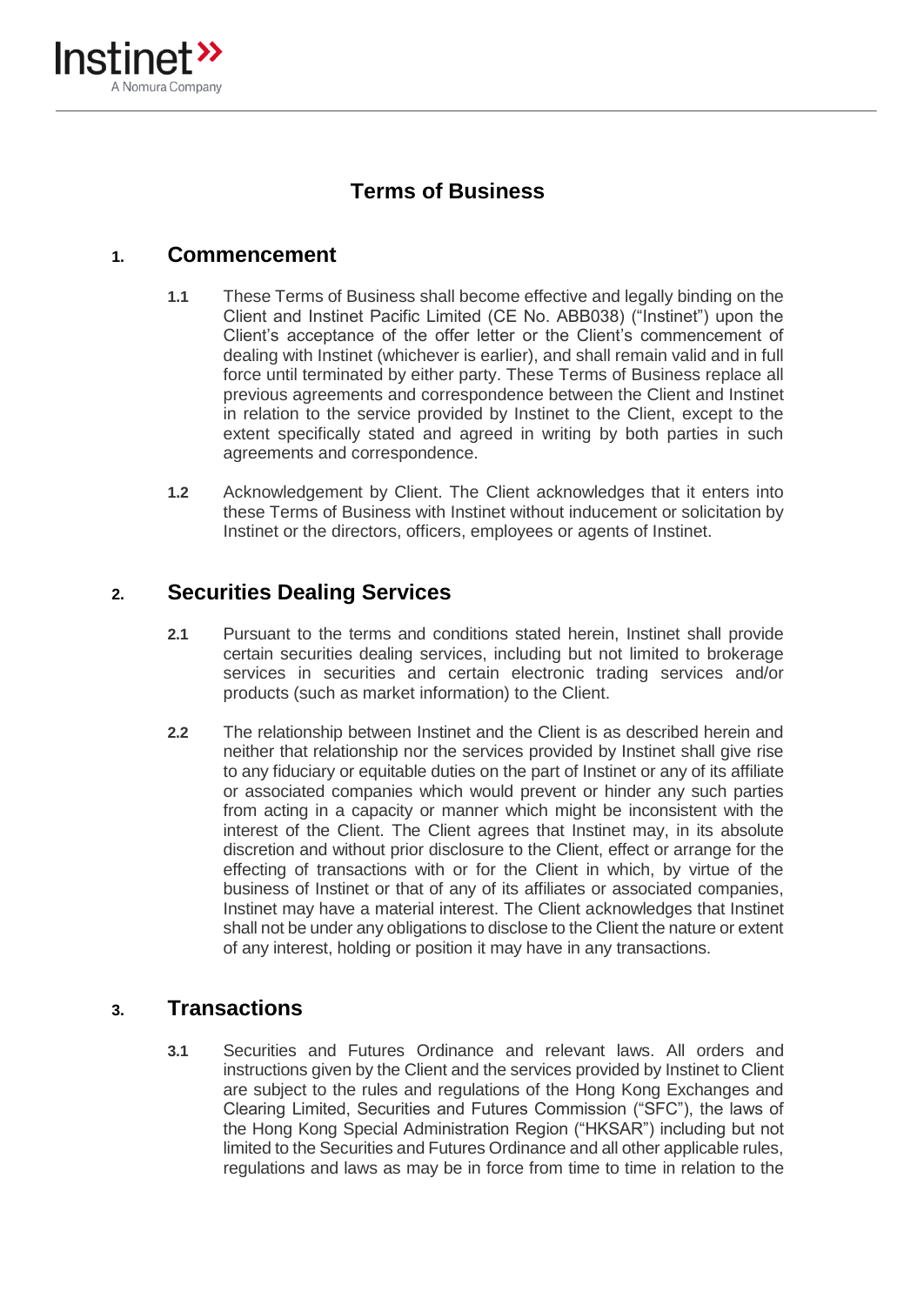

markets in which Client trades. Client agrees to comply and be familiar with all such relevant rules, regulations and laws at all times. Any such rules, regulations and laws shall prevail in the event of conflicts with these Terms of Business. The Client agrees that Instinet may take or omit to take any action it considers necessary to ensure compliance with the same.

- **3.2** Best Execution. Instinet shall take reasonable care to ensure that the Client's orders and any matching of such orders are effected at the best terms available in the market for transactions of similar size and nature at the time of execution, having regard to such matters as Instinet considers relevant. The Client agrees that Instinet may modify or cancel any orders or instructions issued by the Client and that it shall accept and be bound by the consequences of such modification or cancellation. Instinet shall use reasonable endeavours to execute Client's orders but shall be under no liability for any loss or expense incurred by the Client as a result of any changes in market conditions between the time of receipt and the time of execution of such orders by Instinet. For further details, please refer to Instinet's best execution policy published at https://www.instinet.com/legalregulatory.
- **3.3** Aggregation of Orders. The Client agrees that Instinet has the right to combine the Client's orders with orders of other clients and/or with orders of clients of its associated companies. The Client accepts that combining the Client's orders with orders of other party may operate to the Client's advantage on some occasions and to the Client's disadvantage on other occasions.
- **3.4** Cancellation of Client Orders. The Client agrees that Instinet has no obligation to accept, execute or cancel all or any part of the orders or transactions of the Client. Instinet shall have no obligation to act in accordance with the Client's orders or instructions if it believes that such orders or instructions may result in Instinet or the Client breaching the relevant rules, regulations or laws. If Instinet in its absolute discretion declines to accept instructions from the Client, Instinet shall notify the Client accordingly. The Client acknowledges that Instinet shall not be held liable in any way for any loss, loss of profit or gain, damage, liability, cost or expense suffered or incurred by the Client arising out of or in connection with Instinet declining to act on such orders or instructions from the Client or omitting to notify the Customer of any such decision or action taken by Instinet.
- **3.5** Client's own decision. Where the Client is an Institutional Professional Investor or Corporate Professional Investor pursuant to Paragraph 15 of the Code of Conduct for Persons Licensed by or Registered with the Securities and Futures Commission of Hong Kong (as amended from time to time), or its successor or equivalent, (the "Code of Conduct"), Client agrees that it shall make its own investment and trading decisions independently without relying on any advice or recommendation by Instinet, when giving orders or instructions to Instinet. The Client agrees that it shall be solely responsible for any investment or trading decisions it makes and Instinet shall not be responsible for determining whether any transactions the Client enters into is suitable or appropriate for the Client.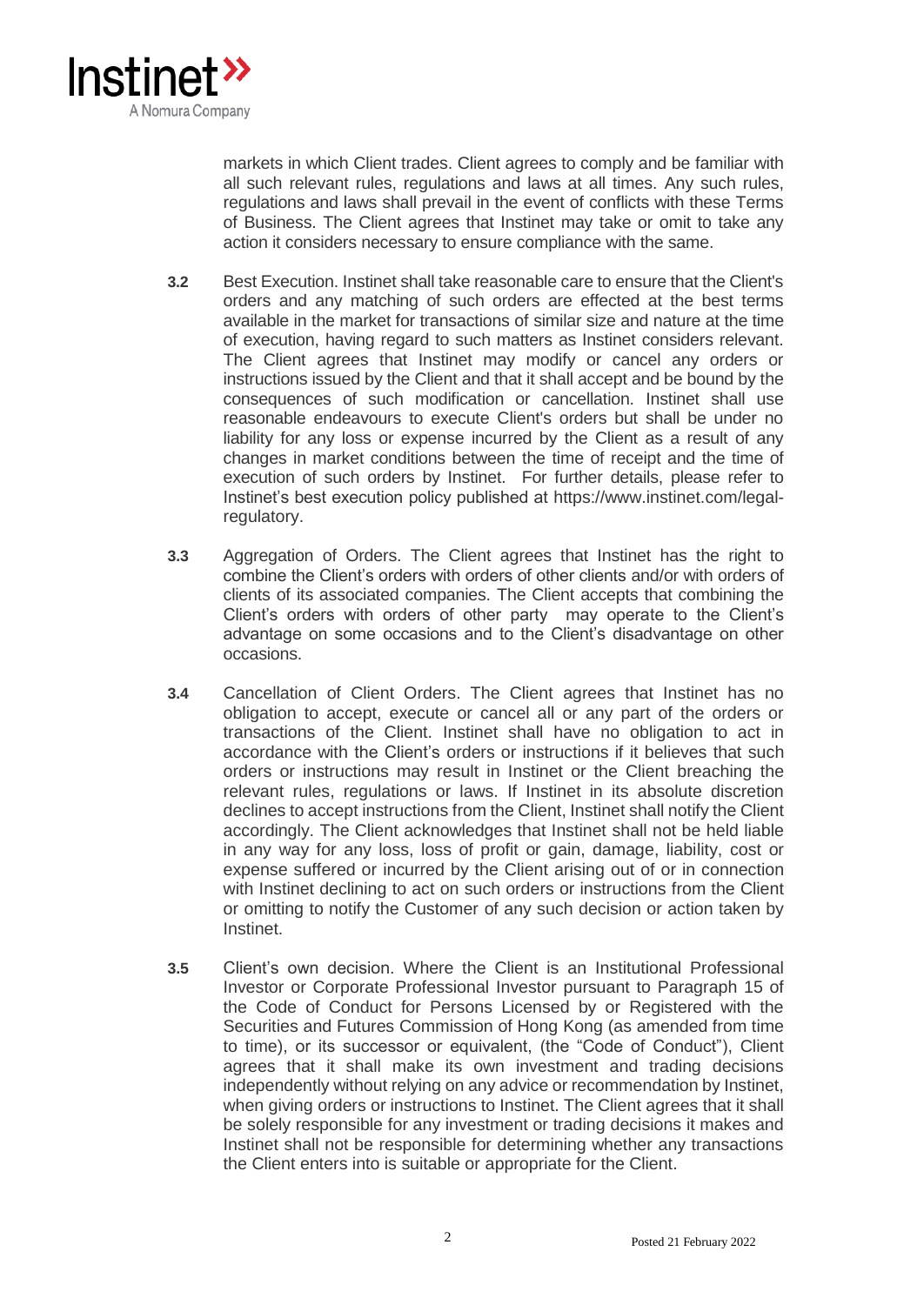

- **3.6** Suitability Clause Non Professional Investors only. Where applicable, if Instinet solicit the sale of or recommend any financial product to Client, the financial product must be reasonably suitable for you having regard to your financial situation, investment experience and investment objectives. No other provision of this agreement or any other document we may ask you to sign and no statement we may ask you to make derogates from this clause.
- **3.7** Market Information. While every care is taken by Instinet in providing the Client with market information which Instinet believes to be true and reliable, the accuracy of such market information is not guaranteed by Instinet. Instinet shall not be held liable for any direct or consequential loss arising from the use of such market information by the Client.
- **3.8** Short Sale.
	- (a) The Client undertakes to designate its short sale orders as such, inform Instinet of such short sale orders and locate the borrowing of the relevant shares prior to placing the short sale orders to Instinet. The Client undertakes with Instinet that any short sale orders placed by the Client shall be in compliance with all relevant requirements of the Securities and Futures Ordinance and/or any other applicable rules, regulations or law.
	- (b) Where the Client sends a short sale order via Financial Information Exchange (FIX) message with FIX tag 114 LocateReqd Field marked "N", Client warrants that Client has a present and unconditional right to vest the securities to which the order relates in the purchaser of such securities.
- **3.9** Sub-accounts. Client represents and warrants on a continuing basis, with respect of any sub-accounts opened with Instinet, that:
	- (a) any ultimate beneficiary of such sub-accounts shall not be an individual/retail client and,
	- (b) each sub-account represents different funds/underlying beneficiaries, and,
	- (c) Client carries out checks on its clients/funds represented by each sub-account as required under relevant rules and regulations and that such client has satisfied such checks.
	- (d) Client has been duly authorised to enter into transactions on behalf of such clients/funds.

Client will notify Instinet immediately should such representation and warranty cease to be true and correct.

**3.10** Except as otherwise disclosed to the Client, Instinet shall be acting as agent of the Client when effecting transactions in securities dealing on behalf of the Client.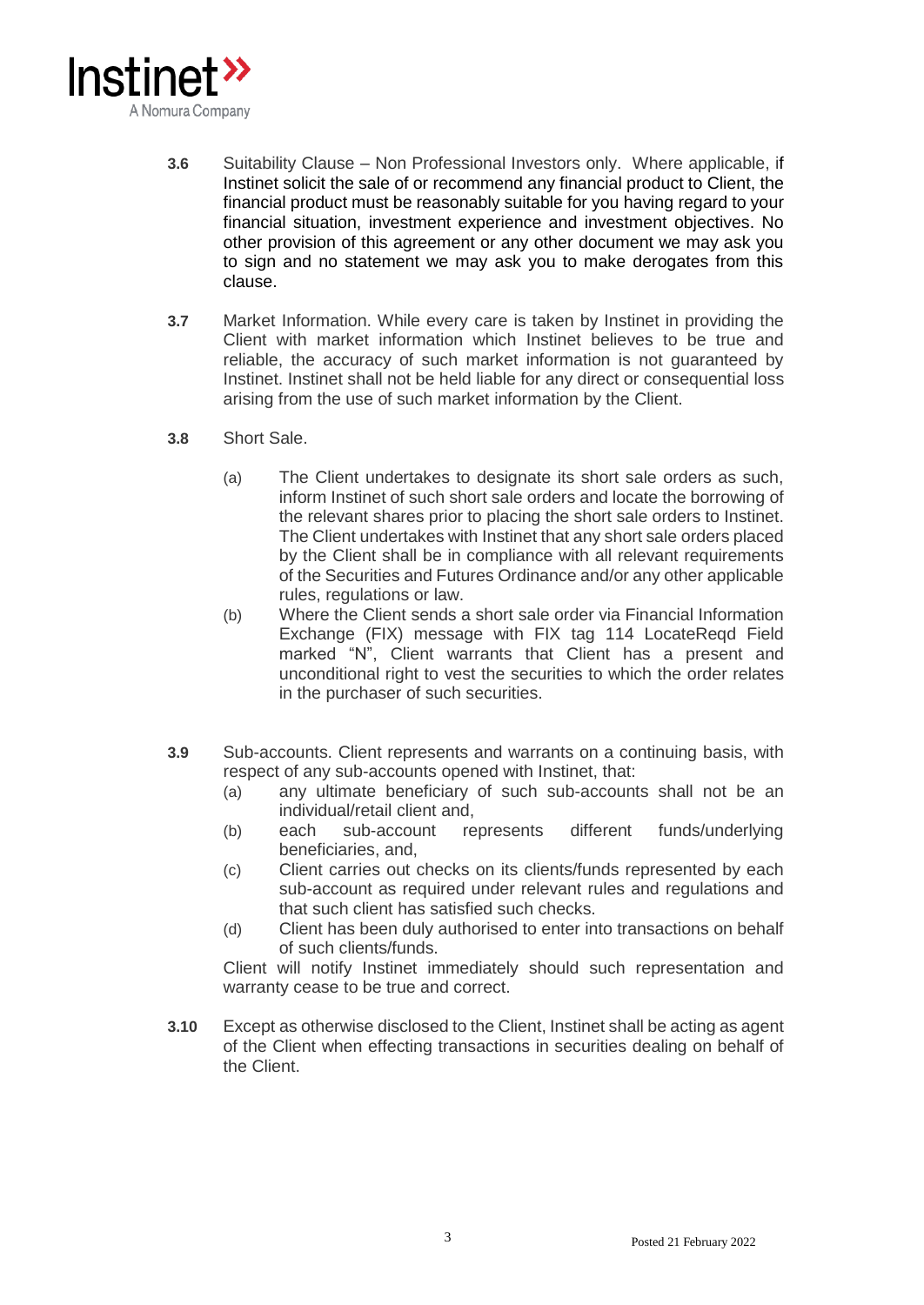

# **4. Alternative Liquidity Pools**

- **4.1** Alternative Liquidity Pools ("ALP"). Instinet has several alternative liquidity pools available in various markets in which it or its affiliates are able to facilitate trading on behalf of Client. In some markets, Instinet is able to access ALPs run by other brokers. Instinet may route Client orders to ALPs at its discretion, taking into account factors such as price, liquidity access and market impact. Client acknowledges that an order may be routed to ALP for reasons other than pricing. Client will instruct Instinet if it does not want its orders routed through any particular or any alternative liquidity pools ("opt-out"). Details of the operation of the alternative liquidity venues are available on www.instinet.com.
- **4.2** User Restrictions in Hong Kong ALP. Instinet offers BlockMatch Asia as its ALP as defined by the Code of Conduct. In accordance with Paragraph 19.4 and Section 7 of Schedule 8 to the Code of Conduct, Clients that have not opted-out of the ALPs in Hong Kong, including BlockMatch Asia, represent and warrant to Instinet that Client (and, if applicable, Client's principal(s)) are and will remain qualified investors as defined in the Code of Conduct and that Client has adequate processes in place to ensure that the entity ultimately responsible for originating the instructions for the order is a qualified investor. Client will notify Instinet immediately should such representation and warranty cease to be true and correct.
- **4.3** Instinet publishes Guidelines for BlockMatch Asia as applicable from time to time at https://www.instinet.com/legal-regulatory.

## **5. Orders and Instructions**

- **5.1** Instinet shall be entitled to rely on the orders, instructions, directions, notices or other communications which Instinet reasonably believes in good faith to be issued by the Client or a person authorised by the Client to act on its behalf, regardless of whether the person in question is named or not named on any applicable authorised trader information. The Client agrees, at the time each order is submitted, to identify (or be able to identify on Instinet's request) the Client's applicable authorised trader for that order. The Client agrees to indemnify Instinet and keep Instinet harmless from and against any losses, costs and expenses (including legal costs) suffered or incurred by Instinet in reliance thereon.
- **5.2** The Client may give instructions by telephone, in writing or other means as may be agreed by Instinet. Such instructions shall be effective only upon actual receipt by Instinet. Without limiting the foregoing, Instinet shall have no responsibility for transmissions that are inaccurate or not received by Instinet and, may execute any transaction on the terms actually received by Instinet.
- **5.3** Instinet shall not be held responsible for delays in the transmission of orders to the place of execution or the transmission of reports of executed orders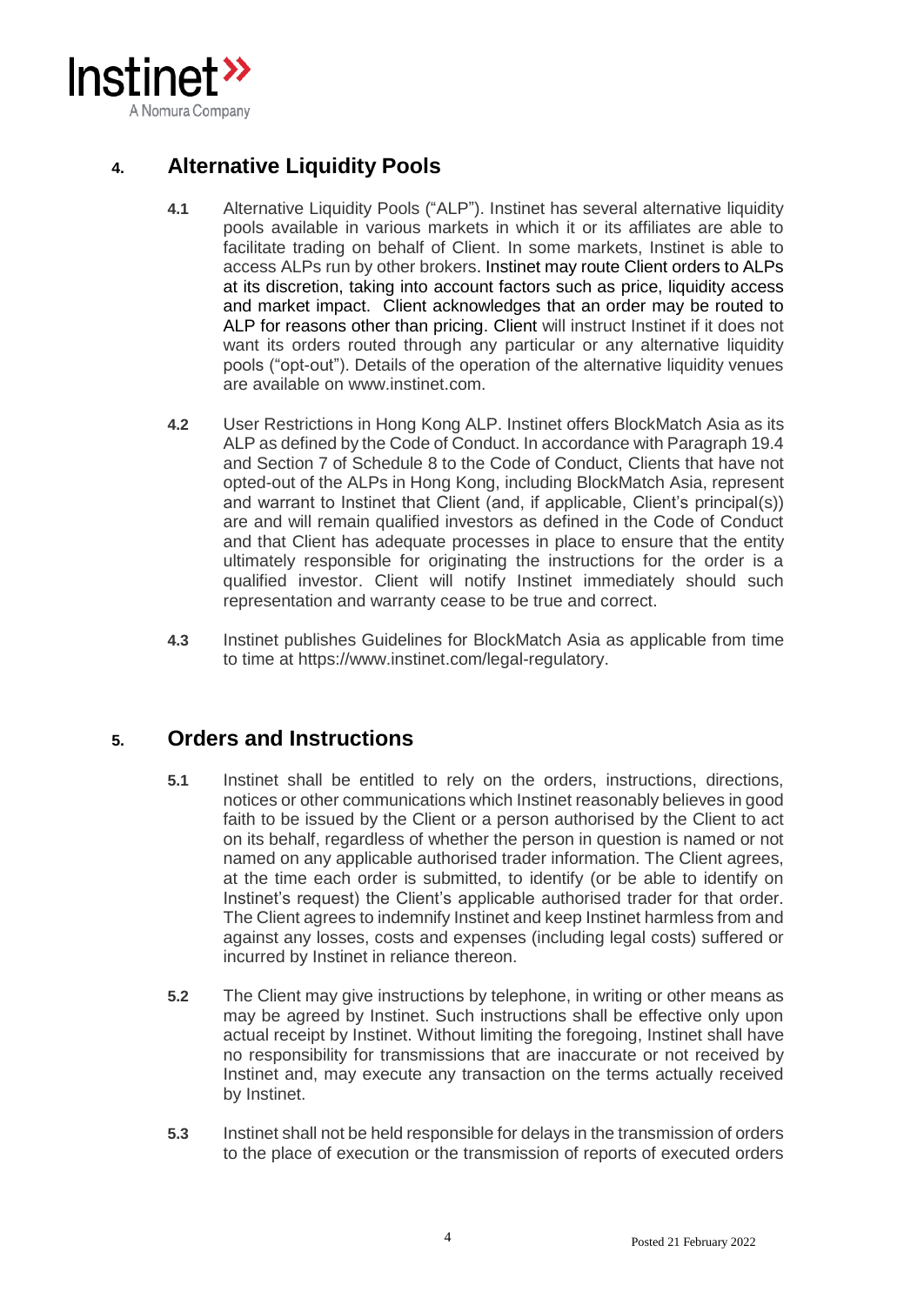

to the Client due to any failure of communications facilities, or any other delays beyond the control of Instinet.

# **6. Settlement of Trades**

- **6.1** Unless otherwise agreed, Instinet does not hold securities, funds or money on behalf of the Client. The Client shall establish and maintain accounts for clearing transactions entered into by the Client with Instinet. The Client shall clear and settle all such transactions in a timely and customary manner and shall keep Instinet indemnified against any losses, damages, demands, costs, fees and expenses in connection with any settlement failure. For the avoidance of doubt, the Client shall not be entitled to receive interest on any funds or money held by Instinet on its behalf and any such interest shall be regarded as money belonging to Instinet.
- **6.2** The Client acknowledges the settlement rules in the relevant markets, including the Hong Kong market, and its subsequent settlement obligations. For any transaction not settled by the Client in a timely and customary manner, Instinet reserves the right to trade out of the position or take any other actions Instinet deems necessary. Without limiting the generality of clause 6.1, the Client shall be responsible for any losses Instinet incurs as a result of or in relation to the Client's non-performance or any actions Instinet takes as a result thereof. For the avoidance of doubt, where Instinet trades out of the position, Instinet's obligation to deliver the securities to the Client or pay the purchase price will cease.
- **6.3** The Client acknowledges that orders placed by the Client may be passed to an affiliate or associated company of Instinet or another broker for execution. In such circumstances, the Client may be required to settle the relevant transactions directly with such party as instructed by Instinet for execution purpose.
- **6.4** Instinet may share commission from the Client with another broker, including an affiliate, to pay for execution of orders or for providing liquidity to Instinet to facilitate execution of Client orders and may also share commission from the Client with another broker or other third party where Client's order is introduced to Instinet or its affiliates by such broker or other third party.

# **7. Research (If Applicable)**

**7.1** Upon the Client's request, Instinet may arrange for certain researches or publications, prepared independently by a third party, to be supplied to Client ("Research"). The Client acknowledges that no information, advice or recommendation based on such Research ("Advice") shall be treated by the Client as inducement, solicitation or encouragement by Instinet or the suppliers of such Research to conduct any investment or trading activity. The Client agrees that neither Instinet nor such Research suppliers shall be held liable for the direct, indirect or consequential loss arising from the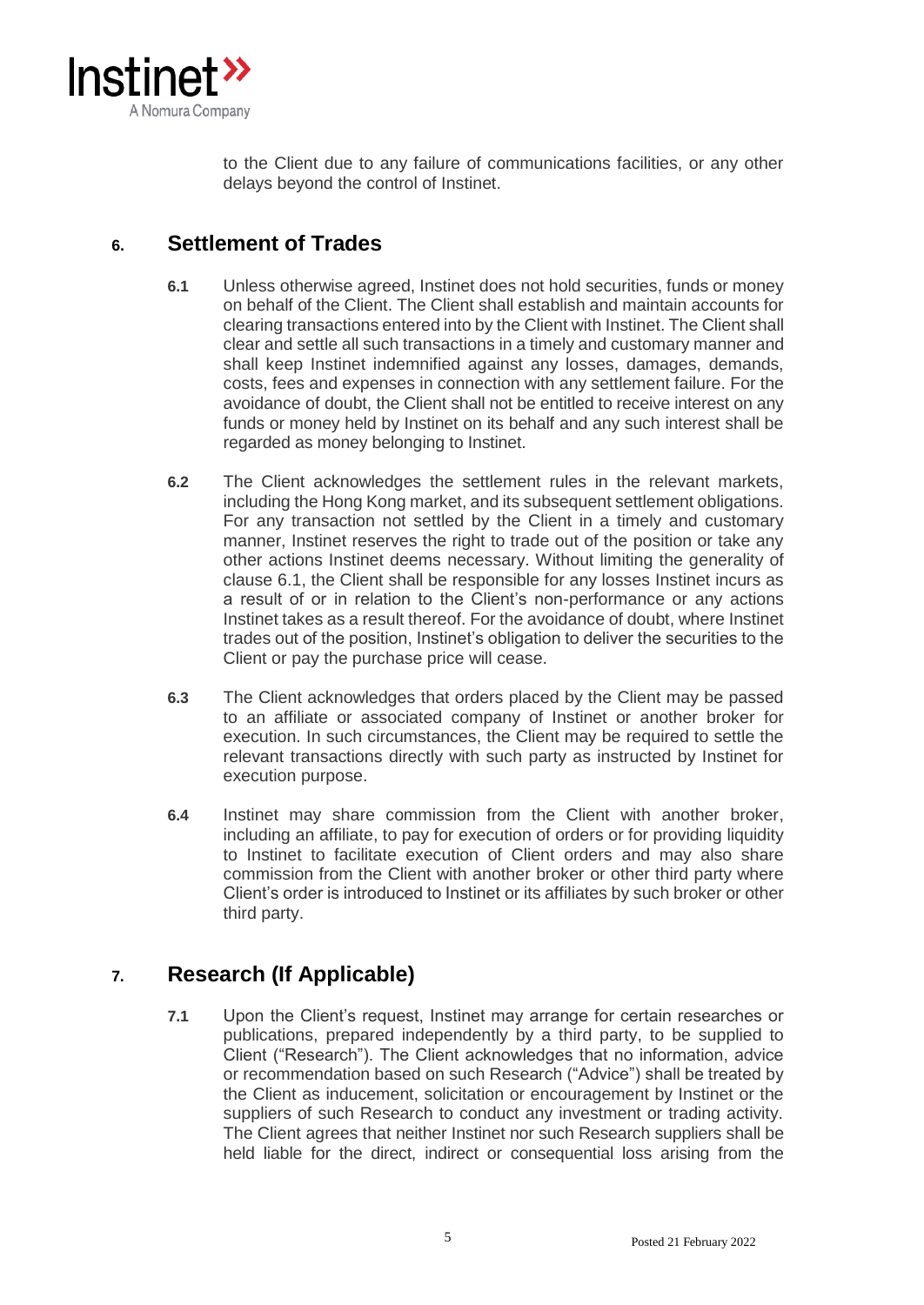

Client's use of or reliance on the Research and/or Advice which Instinet may arrange for the Client to receive as aforesaid.

# **8. Electronic Instructions (If Applicable)**

- **8.1** Instinet Trading Platform. At the Client's request, Instinet installs or arranges for the installation of certain computer software or programmes, which are created and owned by Instinet, at the Client's registered office or such other places as may be requested by the Client, to enable the Client to obtain access to the services provided by Instinet as stated in these Terms of Business by means of interface connected to an electronic data communication network (the "Instinet Trading Platform").
- **8.2** Intellectual Property Rights. Instinet hereby grants to the Client, a personal, limited, non-exclusive, revocable, non-transferable and non-sublicenseable license to use the Instinet Trading Platform. The Client acknowledges that all proprietary rights in the Instinet Trading Platform are solely owned by Instinet and are protected by intellectual property laws. The Client acknowledges that any programme, software, hardware or equipment (as the case may be) provided to the Client by Instinet shall remain the sole and exclusive property of Instinet and the Client shall exercise reasonable care when using them. If the Client becomes aware of any violation of Instinet's proprietary rights in the Instinet Trading Platform, the Client shall notify the Instinet forthwith. This paragraph shall survive any termination, cancellation, replacement, expiration, modification, rejection or cessation of effectiveness of these Terms of Business.
- **8.3** Using the Instinet Trading Platform.
- (a) When using the Instinet Trading Platform, the Client shall comply with the following instructions:
	- (i) The Client shall only access the Instinet Trading Platform by the user identity ("User ID") and password assigned to the Client by Instinet and the Client shall ensure that the User ID and password are only disclosed to and used by persons authorised by the Client.
	- (ii) The Client agrees that all transmissions generated by the use of the Client's User ID and password shall be deemed to be authorised by the Client.
	- (iii) The Client shall restrict access to the Instinet Trading Platform to persons authorised by the Client to act on its behalf.
	- (iv) The Client shall comply with the legends, disclaimers, instructions, terms of use and restrictions displayed on or linked to the Instinet Trading Platform.
	- (v) The Client shall be responsible for all acts or omissions of any person accessing or using Instinet Trading Platform with the User ID and password assigned to the Client by Instinet and be bound by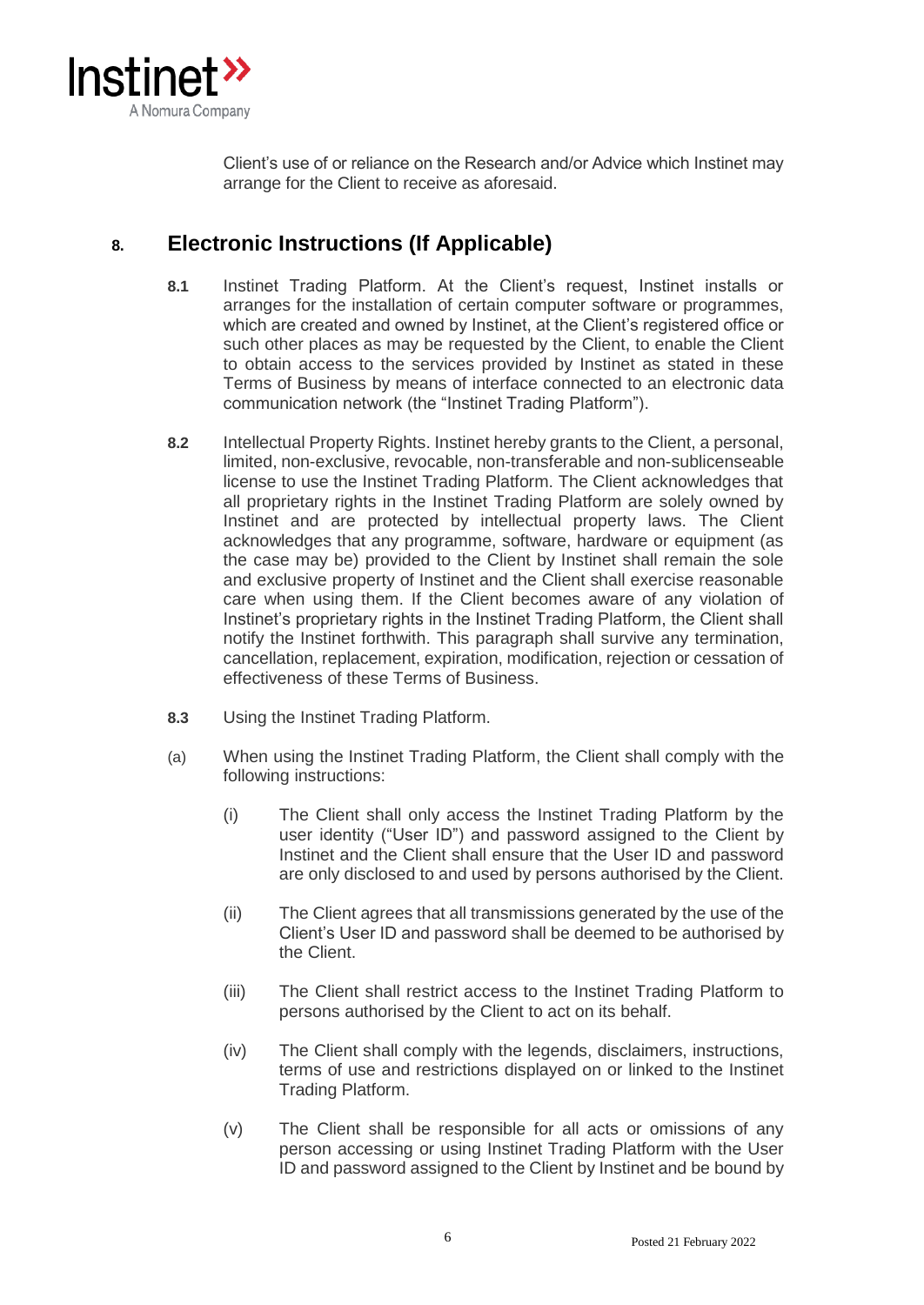

all such transactions executed and orders placed through the Instinet Trading Platform.

- (vi) The Client shall not make any alteration, connection or interface with or to the Instinet Trading Platform nor permit or authorise another party to do so.
- (vii) If the Client's User ID and/or password have been lost, stolen or disclosed to a party not authorised by the Client, the Client shall forthwith notify Instinet. The Client understands that upon receipt of such notice by Instinet, the relevant User ID and/or password shall become invalid. The Client agrees that it shall be responsible for all transactions placed to the Instinet Trading Platform before the actual receipt of such notification by Instinet.
- (b) The Client warrants that they have read, understood and complies with the minimum client requirements for DMA services and algorithmic trading set out in paragraph 18 and Schedule 7 of the Code of Conduct and that it will comply with Instinet's minimum requirements. Instinet's minimum requirements for clients using its electronic services can be found at [https://www.instinet.com/legal-regulatory.](https://www.instinet.com/legal-regulatory)
- **8.4** The Client acknowledges and agrees that Instinet and its affiliates may have access to and obtain Client data and information, including but not limited to trade data, through the Client's usage of the Instinet Trading Platform. The Client agrees and consents to Instinet using such data and information, including but not limited to, to administer client accounts and to provide and enhance the products and services that Instinet offer.

# **9. Use of Market Data (If Applicable)**

- **9.1** Certain data and information regarding the securities listed and/or traded on markets to which the Client has been given access ("Market Data") shall be made available by Instinet in its provision of service to the Client. The Market Data is provided to Instinet by various data providers pursuant to the relevant agreements in place and the use of Market Data is subject to the terms and conditions of such agreements. For the purpose of enabling Instinet to comply with the relevant terms and conditions relating to the use of Market Data, the Client hereby undertakes the following:
	- (i) not to use or permit the use of the Market Data or any part thereof other than in the ordinary course of the Client's business.
	- (ii) not to use or permit the use of the Market Data or any part thereof for any illegal purpose.
	- (iii) not to disseminate or redistribute the Market Data or any part thereof to any other party.
	- (iv) only to use the Market Data in compliance with the applicable laws, rules and regulations.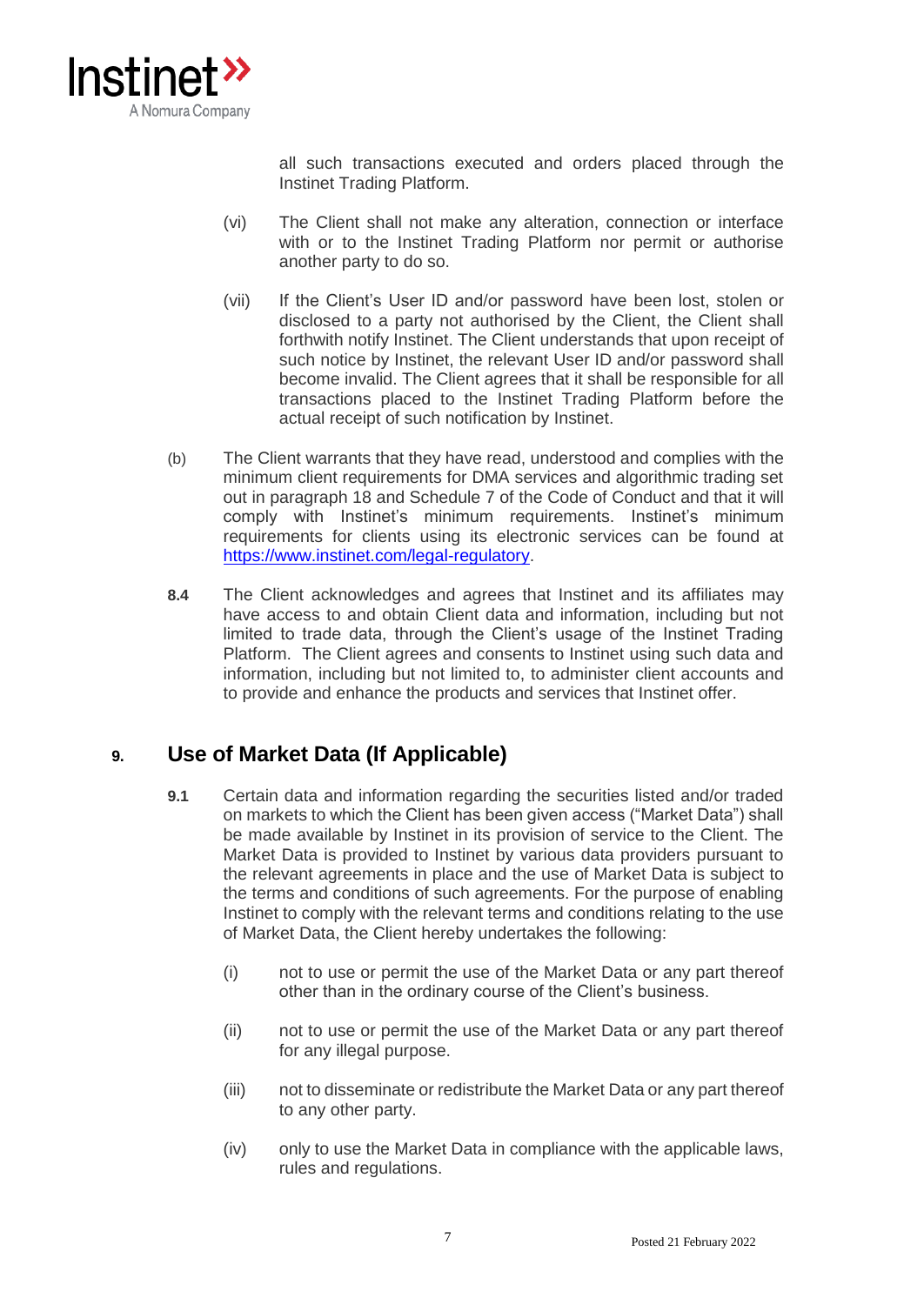

**9.2** Additionally, in relation to the Market Data of securities traded and/or listed in the Hong Kong stock market, the Client hereby acknowledges that HKEx Information Services Limited ("HKEx-IS") may need to access the Client's information and records in situations where the Client is in breach of the above-mentioned provisions or where the Client is suspected by Instinet or HKEx-IS of breaching such provisions. The Client's commencement of trading with Instinet constitutes a consent for Instinet to release the Client's information and records to the HKEx-IS for inspection and/or investigation purposes.

# **10. Commissions and Charges**

- **10.1** Commissions and Charges. In consideration of the services provided by Instinet, the Client shall pay to Instinet commissions, charges or other remunerations as may be agreed with Instinet and reimburse Instinet on a full indemnity basis for any other charges arising from the execution of orders on behalf of the Client, including but not limited to, statutory fees, stamp duties and taxes, exchange fees, transaction levies or other levies as may be imposed by the Securities and Futures Commission or Government agents from time to time. In certain circumstances, transactions with the Client may be effected on a "net" and not a commission basis.
- **10.2** Defaults. If the Client defaults in making payments to Instinet when they fall due or fails to deliver securities according to Instinet's instructions, interest shall be payable by the Client to Instinet at not less than Citibank, N.A.'s base lending rate in the relevant currency as may be in effect from time to time.
- **10.3** Soft Dollar/Commission Sharing. Instinet and Client may choose to enter into an arrangement for the accrual of soft dollar/commission credits by Client with Instinet. In that event, Client agrees to comply with paragraph 13 of the Code of Conduct and all other applicable rules, regulations, laws and/or guidelines. Where the goods and services listed in invoices presented for payment under this arrangement appear not to be of the type described in paragraph 13.1 of the Code of Conduct, Instinet is entitled, in its sole discretion, to inquire further or decline to effect payment on Client's behalf. For the avoidance of doubt, soft dollar/commission credits are credits available to Client for payments of goods and services in accordance with paragraph 13.1 of the Code of Conduct but should not be construed as funds payable to Client or any account managed by the Client. Soft dollar/commission credit balances are not Client's money and the Securities and Futures (Client Money) Rules do not apply to any soft dollar/commission credit available to Client or any account managed by Client. If the Client's account or any account managed by Client is terminated or otherwise closed any soft dollar/commission credit balances will remain Instinet's money and will not be paid back to Client.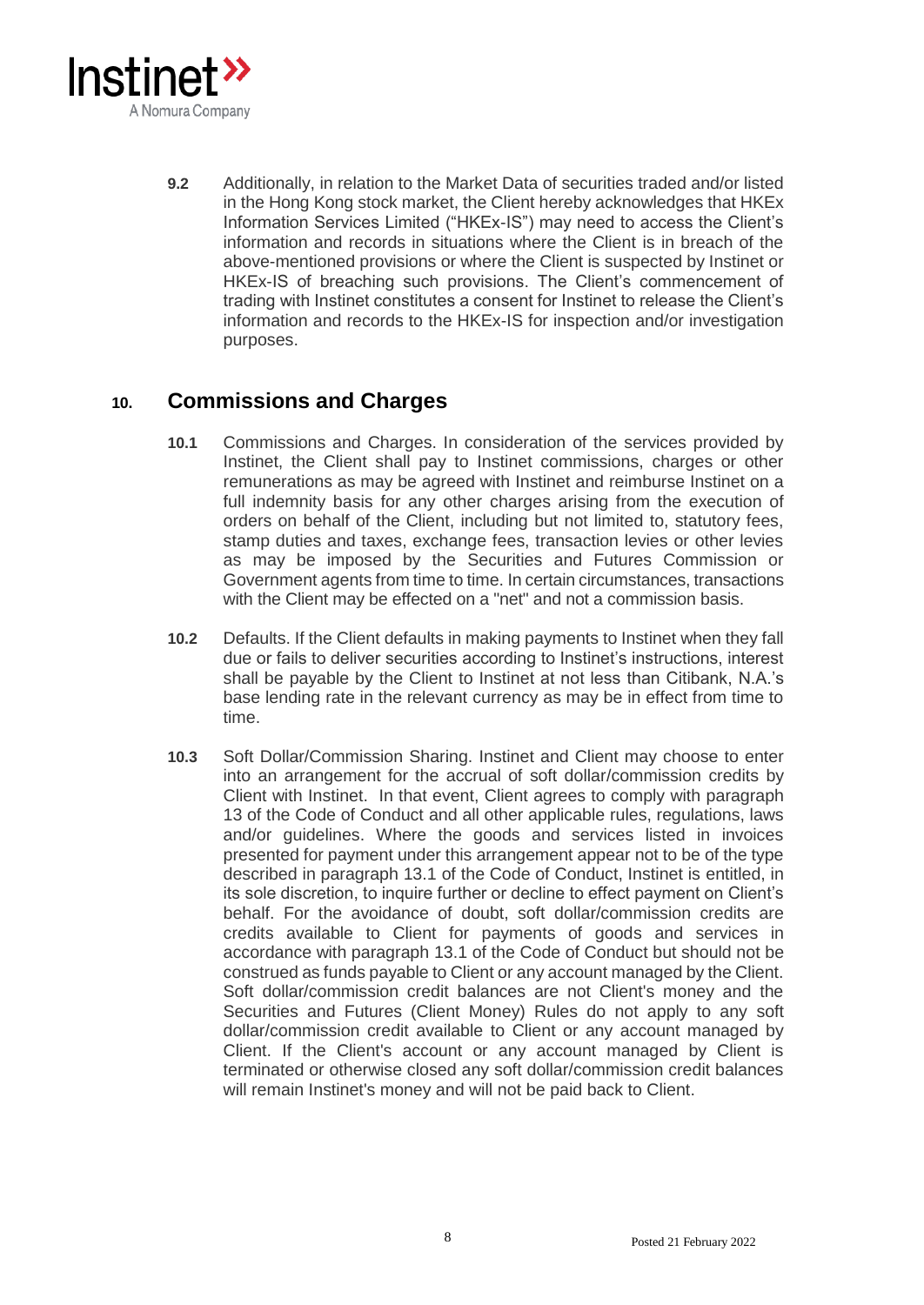

## **11. Liability of Instinet**

- **11.1** Instinet and its directors, officers, employees and agents (each an "Instinet Related Party") shall not have liability, contingent or otherwise, to the Client, for the correctness, quality, accuracy, security, completeness, reliability, performance, timeliness, pricing or continued availability, the delays or omissions of the services provided by Instinet, or for the failure of any connection or communication to provide or maintain the Client's access to various markets or exchanges or any erroneous communications between Instinet and the Client.
- **11.2** In no event shall Instinet and any Instinet Related Party be liable for any indirect or consequential loss not arising as a natural consequence of a breach or other event giving rise to liability of a party, any loss of use, opportunity, advantageous tax position, dividends, interests, contract value, revenue, anticipated profit or profit, damages for lost opportunity, any trading losses or any incidental, exemplary, special or punitive damages whether arising out of breach of contract, tort (including negligence), or otherwise, regardless of whether such breach was foreseeable and whether or not Instinet or any Instinet Related Party has been advised of the possibility of such damages.
- **11.3** The Client shall indemnify and keep Instinet and any Instinet Related Party harmless from and against any and all losses, liabilities, judgments, suits, actions, proceedings, claims, damages, costs (including legal costs) resulting from or arising out of the Client's use of the services provided by Instinet.
- **11.4** The Client understands and accepts that orders that the Client effects through Instinet may be routed through an intermediary, a third party system, market or exchange for execution. The Client agrees that Instinet shall not be held responsible for any losses, damages or costs that may result from errors made by any such intermediary, third party system, market or exchange in receiving, reading, processing, transmitting or executing such orders or if the intermediary, third party system, market or exchange otherwise fails to properly execute such orders from the Client.
- **11.5** The terms and conditions of this paragraph shall survive the termination, cancellation, replacement, expiration, modification, rejection or cessation of effectiveness of these Terms of Business.

### **12. General**

**12.1** Recording of Communications. Instinet may record telephone conversations and other forms of communication between the Client and the directors, officers, employees and agents of Instinet. The Client accepts that such recordings shall be the sole property of Instinet and shall be retained and used by Instinet for such periods and purposes as it deems appropriate.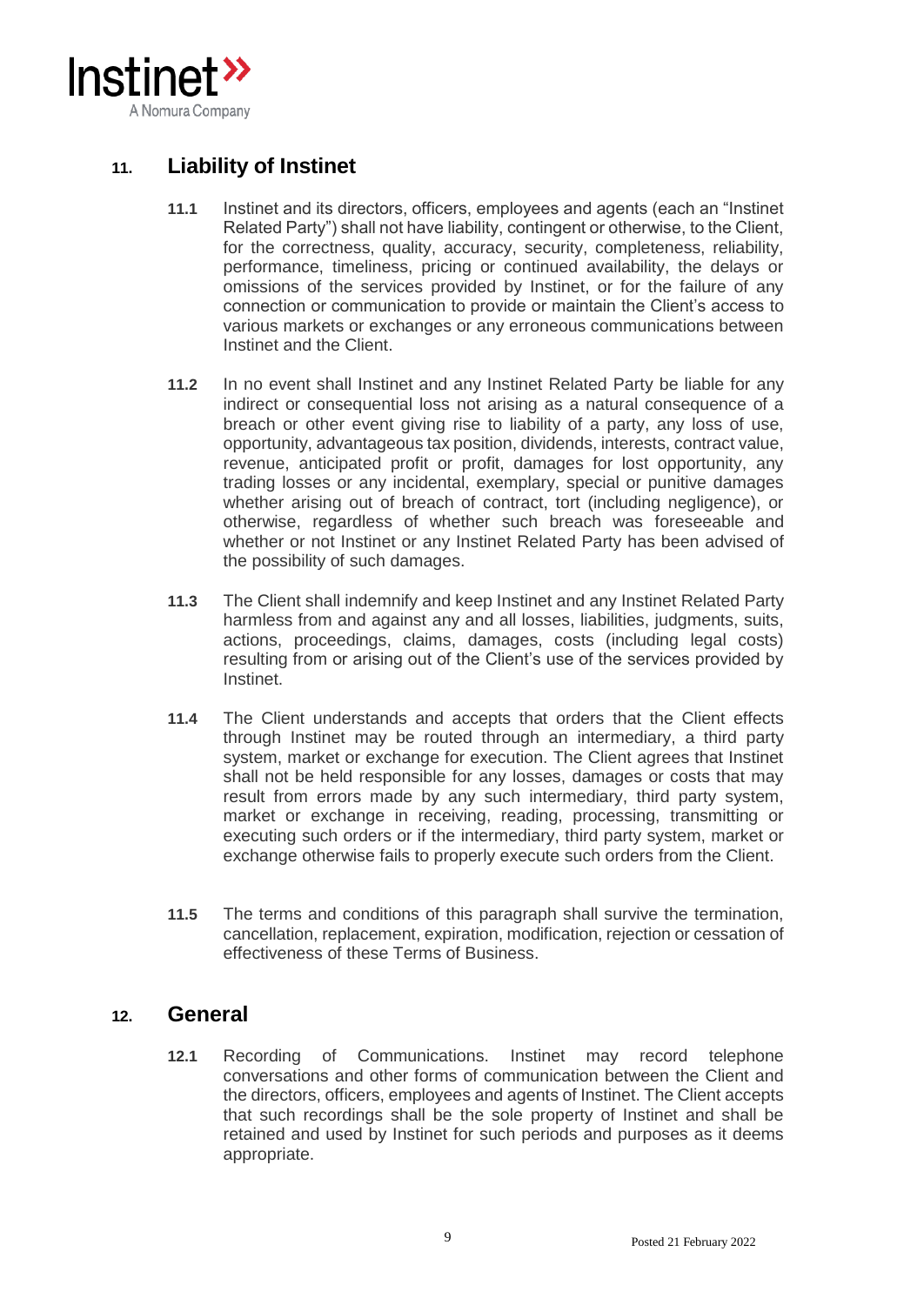

- **12.2** Indications of Interests. Instinet may at its discretion disseminate indications of interests ("IOIs"). Client acknowledges and consents to the dissemination of their trading interest through IOIs and Client must instruct Instinet if it does not want its trading interest to be disseminated through IOIs ("opt-out").
- **12.3** Services of Documents. Unless otherwise stated in these Terms of Business, all notices and documents shall be delivered personally or sent by registered mail or by fax to an address or fax number or electronically by electronic mail to an electronic mail address as may be advised by Instinet and the Client from time to time. Notices shall be deemed to be received three business days after being sent or on proof of delivery, whichever is earlier.
- **12.4** Severability. Each of the provisions in these Terms of Business is severable and distinct from the others and if any part of these Terms of Business is or becomes invalid, illegal or unenforceable, the validity, legality and enforceability of the remainder of these Terms of Business shall not be in any way affected or impaired.
- **12.5** Client Documentation. Instinet shall be entitled to issue client documentation to Client by electronic means, including by way of publication on a website. Unless Client informs Instinet otherwise, Instinet shall assume Client has consented to the provision of information by electronic means, including by way of publication on Instinet's website where appropriate.
- **12.6** Amendments. Instinet may amend these Terms of Business in writing with five (5) days prior notice by posting the updated Terms of Business on Instinet's website or by electronic mail. Notice of any amendment to the Terms of Business shall be deemed to be given on the day subsequent to the day the updated Terms of Business were posted on the website or when the electronic mail was sent. It is Client's responsibility to visit Instinet's website from time to time in order to obtain the latest Terms of Business and read the terms thereof. If Instinet believes that amendment to these Terms of Business is necessary to comply with any legal or regulatory requirement, Instinet may make such amendment without prior notice to the Client.
- **12.7** No Waiver. A failure or delay in exercising the rights, powers or privileges hereof shall not be presumed to operate as a waiver and a single or partial exercise of any right, power or privilege shall not be presumed to preclude any subsequent or further exercise of that right, power or privilege.
- **12.8** No Promotion. Without the prior consent in writing from the other party, neither Instinet nor the Client shall (i) use the name, the trade name, trademark, trade device, service mark, symbol or abbreviation, contraction or simulation of the other party in advertising, publicity, or otherwise; or (ii) represent (directly or indirectly) that any product or service provided by one party has been approved or endorsed by the other.
- **12.9** Headings. The headings in these Terms of Business are intended for ease of reference only and shall not affect interpretation thereof.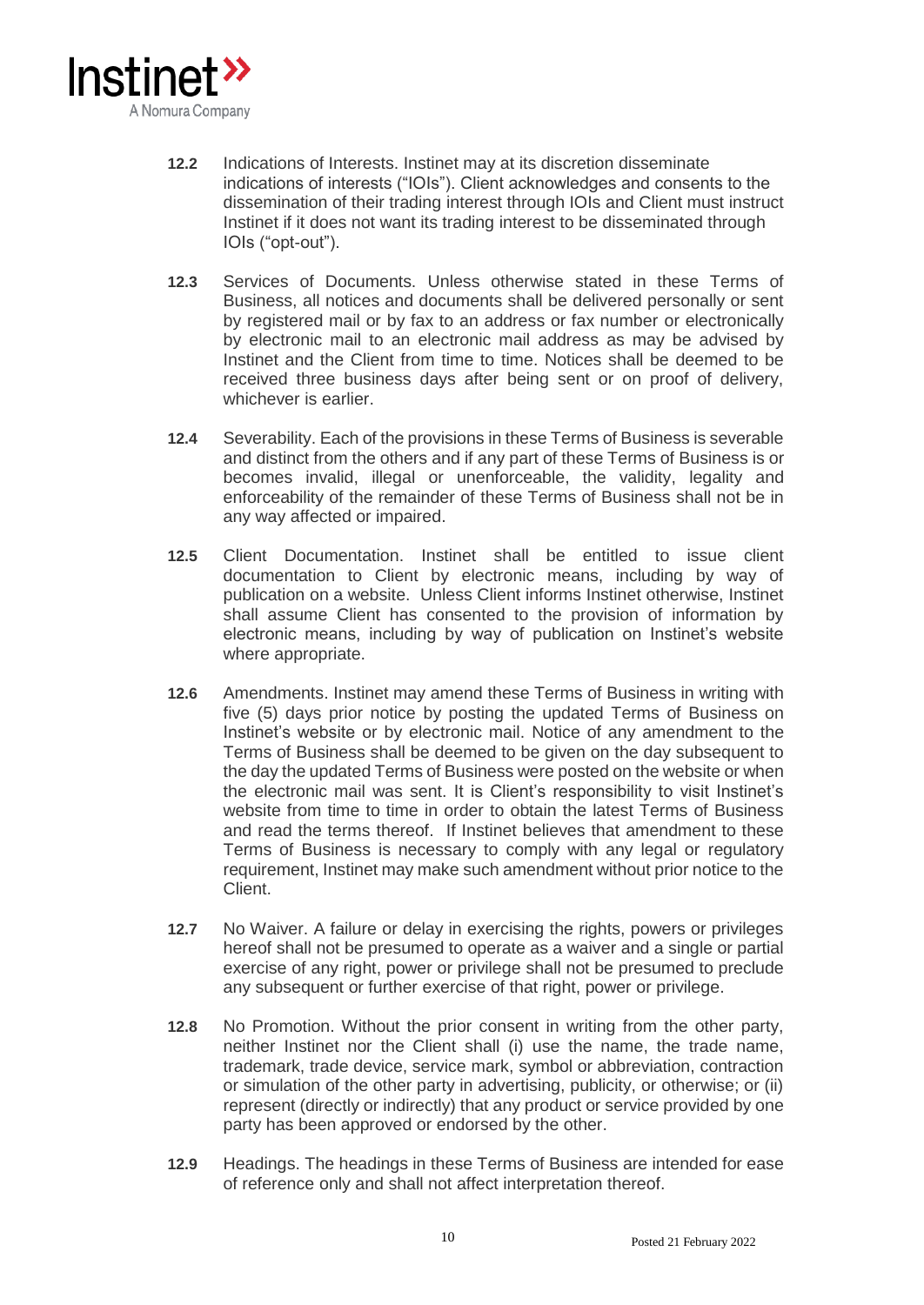

- **12.10** A reference to a guideline, rules, statute or statutory provision includes a reference to it as amended, extended or re-enacted from time to time.
- **12.11** Words denoting the singular include the plural and vice versa, as the context requires.
- **12.12** Successors and Assigns. These Terms of Business shall ensure for the benefit of Instinet, its successors and assigns and shall be binding upon the Client.

# **13. Trading in Hong Kong Securities**

- **13.1** To the extent that Client deals in Hong Kong securities, Client agrees to comply with the Securities and Futures Commission of Hong Kong ("SFC") regulatory measures aimed at identifying those who invest in the Hong Kong stock market (the "Client Identity Rule"). The SFC's Client Identity Rule (see: **www.sfc.hk** under Rules and standards: Codes & Guidelines – Codes - [Code of Conduct for Persons Licensed by or Registered with the](http://en-rules.sfc.hk/en/display/display_main.html?rbid=3527&element_id=1868)  [Securities and Futures Commission,](http://en-rules.sfc.hk/en/display/display_main.html?rbid=3527&element_id=1868) paragraph 5.4) applies to all intermediaries licensed by the SFC who deal in Hong Kong Securities. Under the Client Identity Rule, licensed intermediaries must ascertain and record the identity of the ultimate beneficiaries and originators of transactions involving Hong Kong Securities (the "Identity Information") before such transactions are effected. Of particular relevance to Instinet, the Client Identity Rule requires all licensed intermediaries to provide the Identity Information of their clients to the SFC and/or relevant exchange in Hong Kong (the "Regulators") within two business days of receiving such requests from a Regulator. By commencing trading and continuing to trade with Instinet. Client agrees to comply with the Client Identity Rule. Such compliance shall continue after termination of these Terms of Business.
- **13.2** If Client and/or (if applicable) the client(s) of the Client is in a jurisdiction with client secrecy laws, Client confirms that it and (if applicable) its clients waive the benefit of those secrecy laws in relation to any enquiry by the Regulators. Client confirms that such waivers are valid and binding under the laws of such jurisdiction.

## **14. Trading in US Securities**

- **14.1** To the extent that Client deals in US securities, Client agrees to the following representations in connection with the USA PATRIOT Act:
	- (i) Client will immediately inform Instinet if Client maintains or anticipate holding an account for a non-US shell bank, as that term is defined in section 313 of the USA PATRIOT Act, or that is beneficially owned by a non-US shell bank;
	- (ii) if Client is a bank, or Client maintains or anticipates holding an account or sub-account for a non-US bank, Client will provide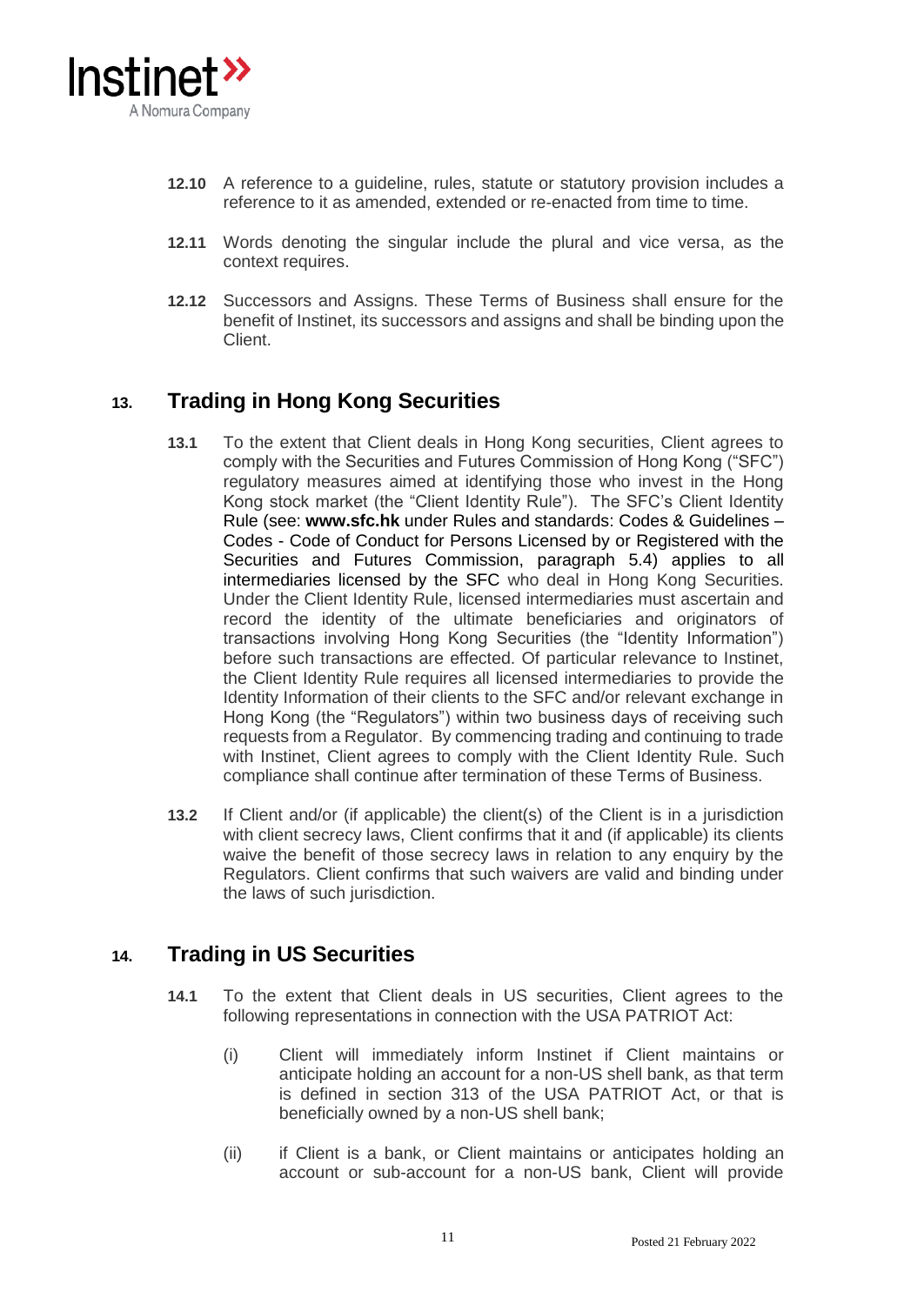

Instinet with a valid US Treasury Certification Form (in accordance with section 319(b) of the USA PATRIOT Act). In addition, Client agrees to provide an updated US Treasury Recertification Form within every three years thereafter; and

(iii) by continuing to submit Orders to Instinet or its affiliates for US securities without providing Instinet with a US Treasury Certification Form, Client certifies that any accounts or sub-accounts benefiting from the transactions are not non-US shell banks or non-US banks.

## **15. Information from the Client**

- **15.1** Information to be provided by Client. For the purpose of enabling Instinet to review the credit worthiness of the Client ("Credit Reviews"), to comply with the relevant regulatory requirements (including but not limited to the duty to "Know-Your-Client") or other purposes as may be deemed necessary by Instinet, the Client shall promptly furnish to Instinet its financial statements and such other relevant information, statements or documents as may be reasonably requested by Instinet from time to time or annually. The Client agrees that Instinet is entitled to decline to provide, suspend or terminate its services to the Client until and unless the Client has provided the relevant information, statements or documents to the reasonable satisfaction of Instinet. The Client further agrees that Instinet may conduct the necessary enquiry, search or investigation in relation to the business of the Client for the above-mentioned purposes.
- **15.2** Client acknowledges and agrees that Instinet may obtain information (including personal data as defined in the Personal Data (Privacy) Ordinance, Chapter 486 and/or other applicable laws, rules and regulations) about Client, its directors, officers and employees and/or other persons relevant for the service provided by Instinet to Client. Instinet's privacy policy, as amended from time to time, ("Instinet Asia Privacy Policy") is available at https://www.instinet.com/legal-regulatory and Client agrees to have read and accepted the terms thereof. In addition, Client agrees to provide a copy of the latest version of Instinet's privacy policy to any person whose personal data has been provided (or will be provided) by Client to Instinet, or who has been directed (or will be directed) by Client to provide their personal data to Instinet.
- **15.3** The Client shall notify Instinet forthwith in the event of a (i) change of name; (ii) change in control; (iii) material change of ownership; (iv) material change in business structure; or (v) material change in business or financial condition.
- **15.4** The Client shall forthwith provide written notice to Instinet if (i) the Client becomes insolvent by reason of its inability to pay its debts as they fall due; (ii) the Client enters into re-organisation, re-adjustment of debts, dissolution or liquidation whether voluntarily or compulsorily; (iii) the Client appoints a receiver for all or any part of its assets; (iv) the Client suffers the filing of a petition for its winding-up or similar action; (v) a warrant or order of attachment, distress or equivalent order is issued against the Client; or (vi)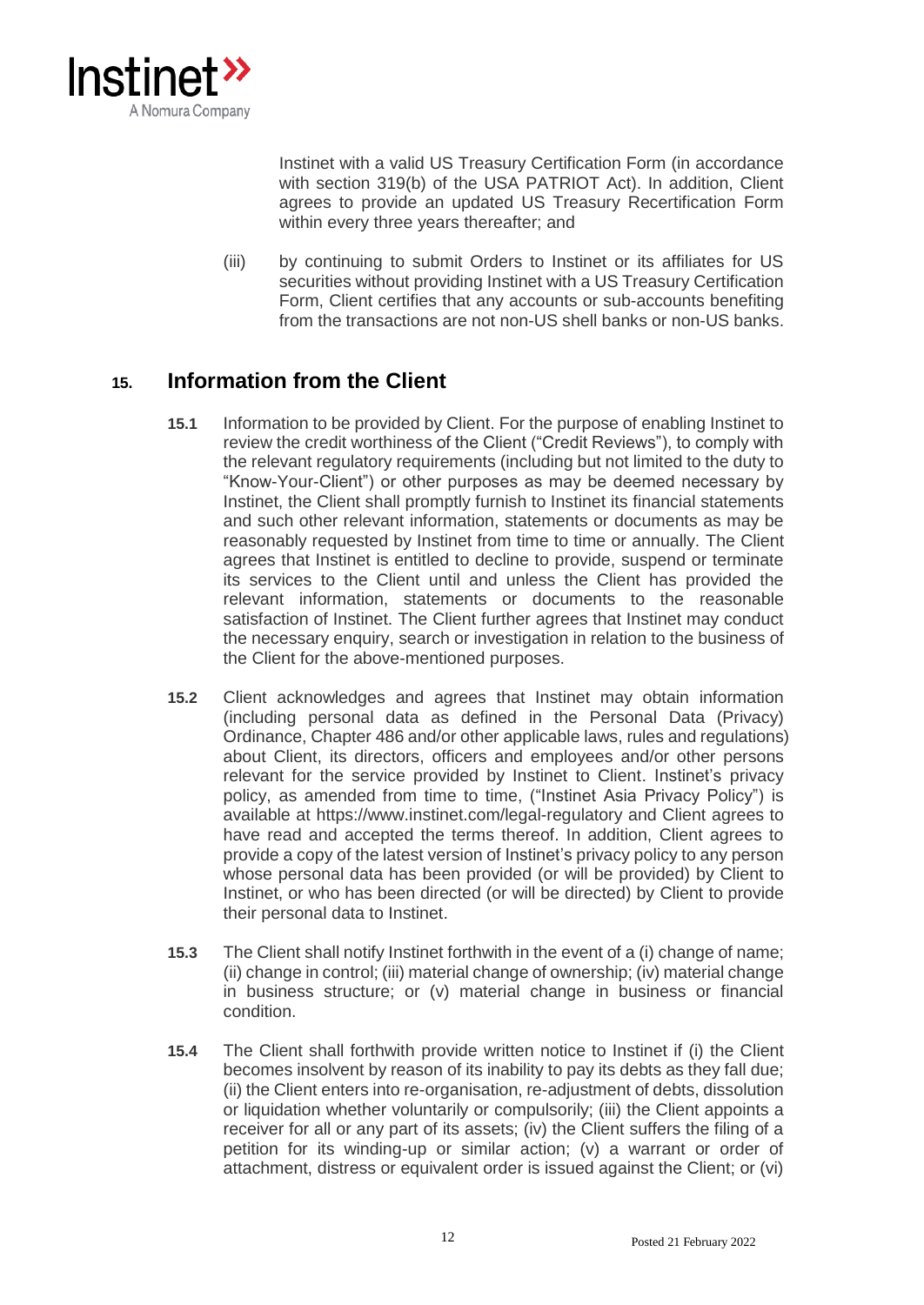

a judgment is made, levied, enforced or executed by a court of law against the Client.

### **16. Representation and Warranty by the Client**

**16.1** The Client represents and warrants on a continuing basis that:

(i) it is duly incorporated in its place of incorporation and has the full power and authority to carry on its business now being conducted and the business contemplated herein and to own property and other assets (including securities) and to enter into and perform its obligations as contained in these Terms of Business, and that all necessary shareholders and board resolutions and other actions to enable it to execute, deliver and perform the same have been taken, and that it has obtained and shall maintain in full force and effect any necessary consents, licences and authorities;

(ii) it shall cooperate fully with Instinet in respect of any enquiries made by any relevant trading venue or regulatory or governmental authority in relation to the provision of and/or the Client's use of the service provided by Instinet;

(iii) any information supplied by the Client to Instinet is complete, accurate and not misleading in any material respect and the Client agrees to notify Instinet should any such information or any part thereof change in any material respect; and

(iv) it will comply with and fulfil all of the Client's obligations under all laws, rules and regulations applicable to Client and/or any transactions entered into under or in connection with these Terms of Business and will not breach any such laws, rules or regulations by entering into or performing any transaction under or in connection with these Terms of Business.

### **17. Assignment/Sub-contracting**

- **17.1** The Client agrees that any of Instinet's rights and obligations may be assigned transferred or sub-contracted to any of Instinet's affiliates for execution purposes. By way of example and without limitation, in the case of transactions in certain securities effected by the Client, the Client's counterparty for settlement purposes may be an affiliate of Instinet.
- **17.2** Notwithstanding the generality of the foregoing, Instinet may assign its rights and obligations to any entity (i) controlling, controlled by or under common control with Instinet; (ii) which succeeds to all or substantially all of Instinet's assets and business; or (iii) to any of Instinet's affiliates established or prepared to provide the same service. In such event, after the date of assignment, the Client shall look only to such assignee and not to Instinet for the performance of all duties, obligations, and responsibilities, without limitation, provided for under this Agreement.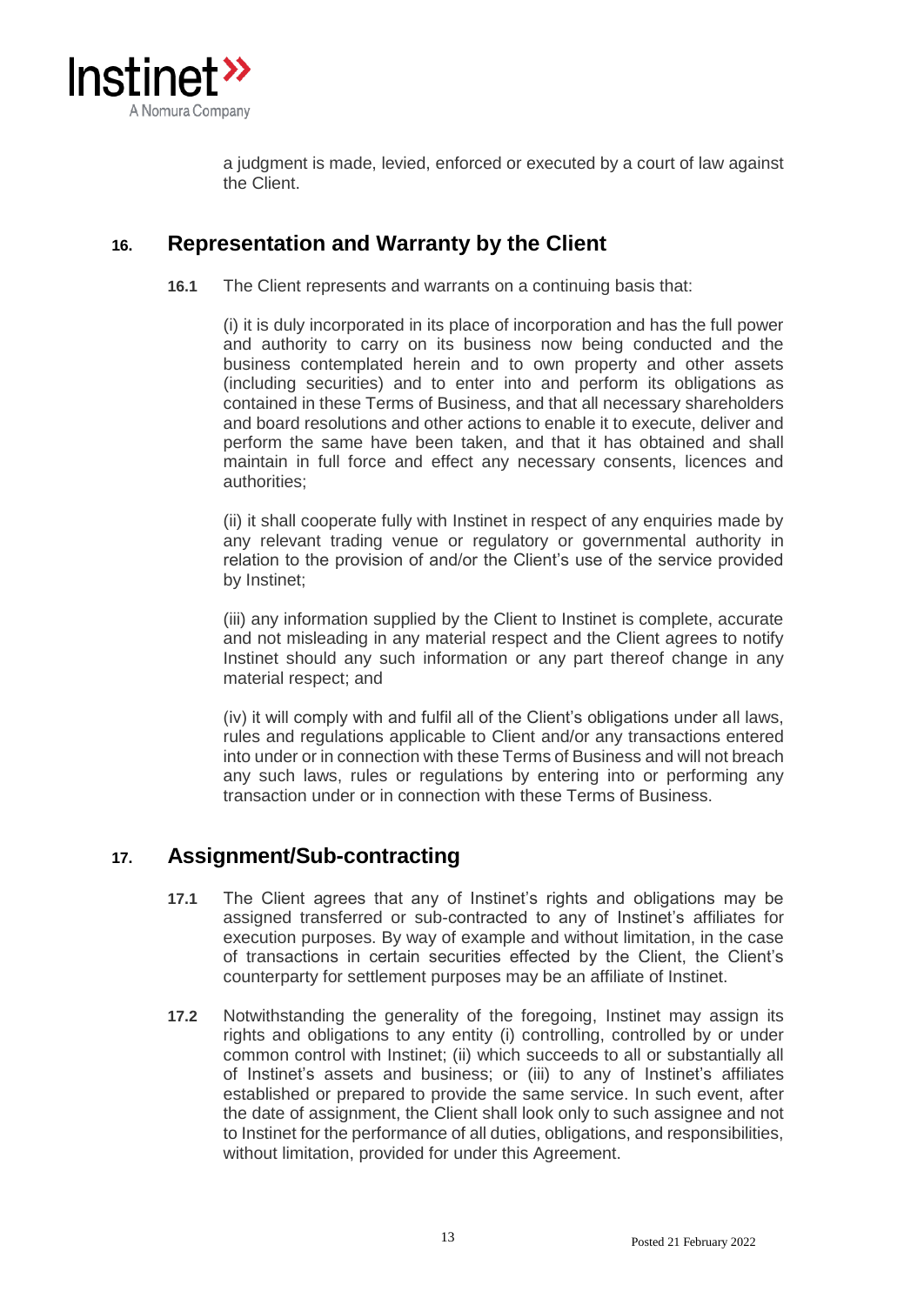

**17.3** Save and except for the above-mentioned situations, neither party may assign any of its rights or obligations without the prior written consent of the other.

## **18. Disclosure of Client Information**

- **18.1** Disclosure to group companies. The Client agrees that Instinet may, without notice to the Client, disclose to its group companies, or to any assignee or agent of any of Instinet's rights or obligations, information relating to the Client.
- **18.2** Disclosure. Information relating to the Client may be requested by the relevant regulatory, governmental or similar authorities, trading venues, intermediaries, professional advisors (together the "Third Parties") from time to time for regulatory or other legitimate purposes. The Client hereby irrevocably authorises Instinet and any of Instinet's affiliates to disclose to the relevant Third Parties all information and to provide such Third Parties with all documents relating to the Client (or copies thereof) in Instinet's possession as may be requested by such Third Parties, including but not limited to the identity of the Client and the Client's financial position.

### **19. Set-off and Liens**

- **19.1** General Lien. The Client's assets held by Instinet shall be subject to a general Lien in favour of Instinet in respect of any outstanding amounts due to Instinet from the Client. Instinet shall have the right, at any time without notice to the Client, to combine and/or consolidate all or any of the Client's accounts maintained by Instinet and to take such other action and in such manner as Instinet in its absolute discretion may decide in order to discharge the Client's liabilities to Instinet.
- **19.2** Set-Off. Instinet reserves the right to retain or make deductions from any amounts which Instinet owes to the Client or assets which is being held by Instinet for the Client in respect of the non-settlement by Client of any debt or money due to Instinet. In addition, Instinet reserves the right to sell or realise assets which Instinet is holding or entitled to receive on the Client's behalf in order to meet any liabilities which the Client may have incurred with Instinet. The Client agrees to indemnify Instinet for any losses suffered by Instinet as a result of Instinet appropriating or selling any such assets.

### **20. Force Majeure**

**20.1** Neither the Client nor Instinet shall be liable for any delay or failure to perform its obligations hereunder so long as that delay or failure is the result of an event beyond its reasonable control, provided that such party uses commercially reasonable efforts to fulfill its obligations under these Terms of Business.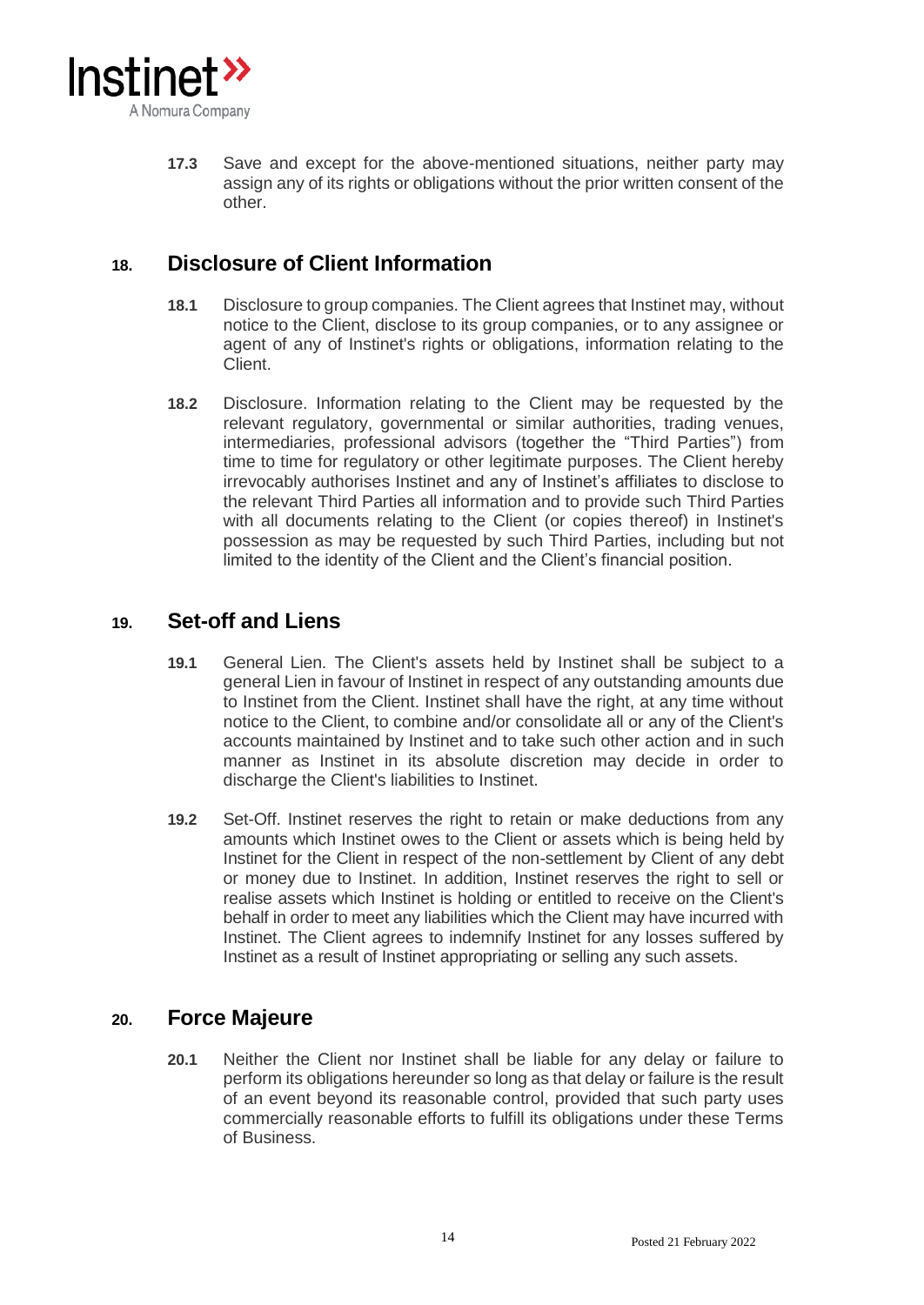

**20.2** Notwithstanding the foregoing, the Client agrees and acknowledges that its settlement obligations shall not be waived under this, or any other, provisions and that the Client's obligations to settle its trades shall remain in full force and effect.

## **21. Undertakings by Instinet**

- **21.1** Instinet hereby undertakes to notify the Client in the event of any material change to the following :
	- (i) its full name, address, CE number assigned by and registration status with the SFC
	- (ii) the nature of service provided by Instinet to the Client; and
	- (iii) the description and basis of remuneration to be paid by the Client to Instinet.

### **22. Governing Law and Jurisdiction**

**22.1** The validity, construction, interpretation and enforcement of these Terms of Business shall be governed by the Laws of the HKSAR and the parties hereto consent to the exclusive jurisdiction of the courts of HKSAR in connection with any suit, action or proceeding arising out of or in connection with these Terms of Business, and the Client explicitly waives any right to claim that those courts are an inconvenient forum.

### **23. Termination**

- **23.1** These Terms of Business can be terminated by either party by giving one month's written notice to the other party.
- **23.2** The Client agrees that Instinet may suspend and/or terminate its provision of services to the Client and these Terms of Business forthwith without notice and liability to the Client in the following circumstances:
	- (i) the Client is in breach of or otherwise fails to comply with or adhere to its representations or warranties or material obligations in these Terms of Business;
	- (ii) the Client is in breach of any applicable laws, rules or regulations of the relevant exchange;
	- (iii) the Client has made or furnished materially false or misleading information, documents, representations or certifications to Instinet in relation to the services provided by Instinet;
	- (iv) the Client is engaged in an act of winding up, insolvency or similar proceeding, on a voluntary or involuntary basis, an order or